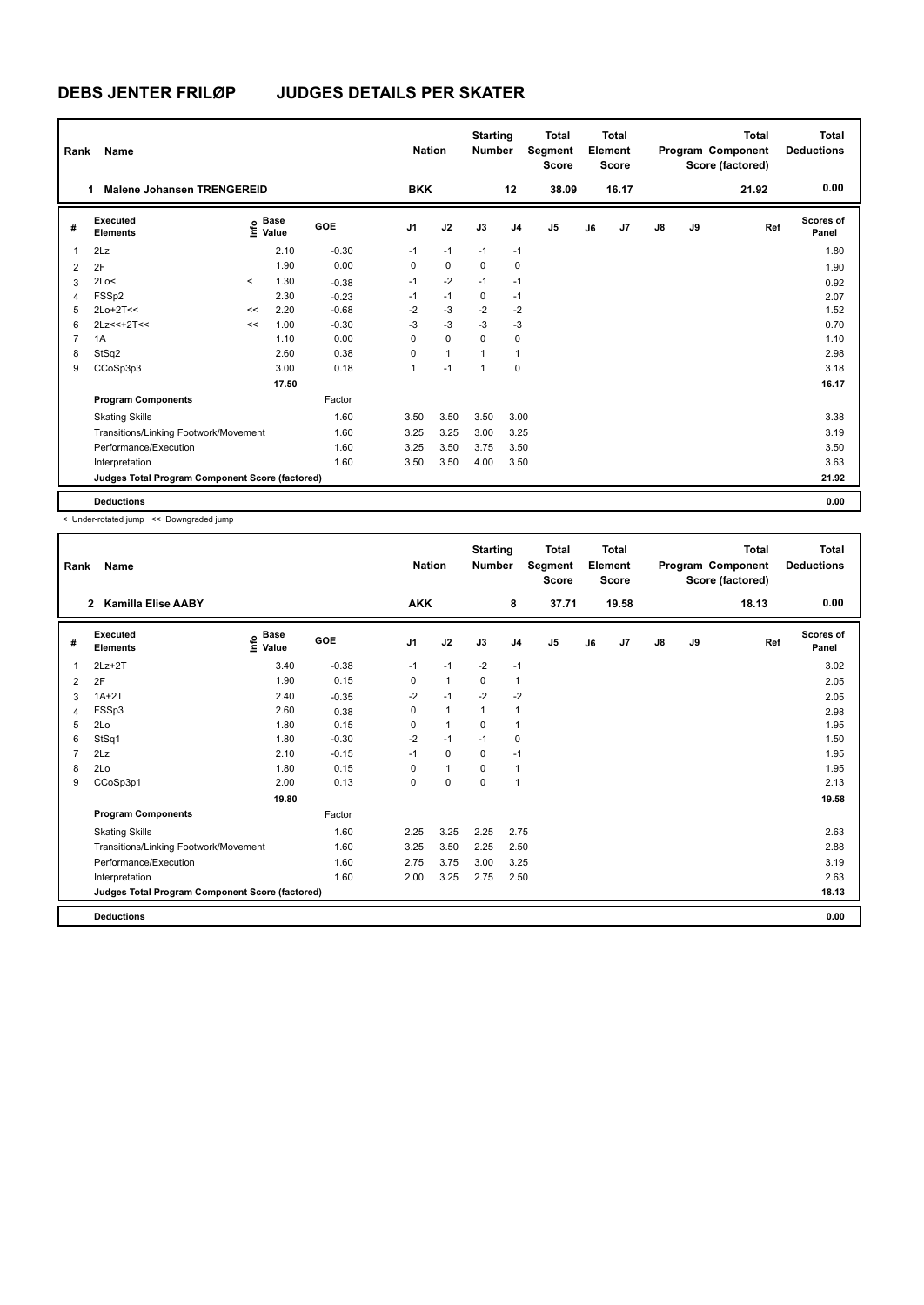| Rank           | Name                                            |         |                      |            | <b>Nation</b>  |              | <b>Starting</b><br><b>Number</b> |                | <b>Total</b><br>Segment<br><b>Score</b> |    | <b>Total</b><br>Element<br><b>Score</b> |               |    | <b>Total</b><br>Program Component<br>Score (factored) | <b>Total</b><br><b>Deductions</b> |
|----------------|-------------------------------------------------|---------|----------------------|------------|----------------|--------------|----------------------------------|----------------|-----------------------------------------|----|-----------------------------------------|---------------|----|-------------------------------------------------------|-----------------------------------|
|                | <b>Oda GUNDERSEN</b><br>3                       |         |                      |            | <b>AKK</b>     |              |                                  | 9              | 35.36                                   |    | 13.76                                   |               |    | 21.60                                                 | 0.00                              |
| #              | Executed<br><b>Elements</b>                     | ۴o      | <b>Base</b><br>Value | <b>GOE</b> | J <sub>1</sub> | J2           | J3                               | J <sub>4</sub> | J5                                      | J6 | J <sub>7</sub>                          | $\mathsf{J}8$ | J9 | Ref                                                   | Scores of<br>Panel                |
| $\mathbf 1$    | $2T+2T<<$                                       | <<      | 1.70                 | $-0.60$    | $-3$           | $-3$         | $-3$                             | $-3$           |                                         |    |                                         |               |    |                                                       | 1.10                              |
| $\overline{2}$ | 2F                                              |         | 1.90                 | 0.15       | 0              | $\mathbf{1}$ | $\mathbf 0$                      | $\mathbf{1}$   |                                         |    |                                         |               |    |                                                       | 2.05                              |
| 3              | 1A                                              |         | 1.10                 | 0.15       | 1              | $\mathbf{1}$ | $\Omega$                         | $\mathbf{1}$   |                                         |    |                                         |               |    |                                                       | 1.25                              |
| 4              | FCSp2V                                          |         | 1.60                 | 0.38       | 0              | $\mathbf{1}$ | $\mathbf{1}$                     | $\mathbf{1}$   |                                         |    |                                         |               |    |                                                       | 1.98                              |
| 5              | 2Lz                                             |         | 2.10                 | $-0.45$    | $-2$           | $-1$         | $-1$                             | $-2$           |                                         |    |                                         |               |    |                                                       | 1.65                              |
| 6              | 2Lo<                                            | $\prec$ | 1.30                 | $-0.90$    | $-3$           | $-3$         | $-3$                             | $-3$           |                                         |    |                                         |               |    |                                                       | 0.40                              |
| $\overline{7}$ | CCoSp2p1                                        |         | 1.70                 | $-0.15$    | $-1$           | $\mathbf 0$  | $-1$                             | 0              |                                         |    |                                         |               |    |                                                       | 1.55                              |
| 8              | $2S+1L0$                                        |         | 1.80                 | 0.10       | 0              | $\mathbf{1}$ | 0                                | $\mathbf{1}$   |                                         |    |                                         |               |    |                                                       | 1.90                              |
| 9              | StSqB                                           |         | 1.50                 | 0.38       | 1              | 1            | $\mathbf 0$                      | $\mathbf{1}$   |                                         |    |                                         |               |    |                                                       | 1.88                              |
|                |                                                 |         | 14.70                |            |                |              |                                  |                |                                         |    |                                         |               |    |                                                       | 13.76                             |
|                | <b>Program Components</b>                       |         |                      | Factor     |                |              |                                  |                |                                         |    |                                         |               |    |                                                       |                                   |
|                | <b>Skating Skills</b>                           |         |                      | 1.60       | 3.25           | 3.50         | 3.00                             | 3.25           |                                         |    |                                         |               |    |                                                       | 3.25                              |
|                | Transitions/Linking Footwork/Movement           |         |                      | 1.60       | 3.50           | 3.50         | 3.25                             | 3.50           |                                         |    |                                         |               |    |                                                       | 3.44                              |
|                | Performance/Execution                           |         |                      | 1.60       | 3.00           | 3.75         | 3.50                             | 3.00           |                                         |    |                                         |               |    |                                                       | 3.31                              |
|                | Interpretation                                  |         |                      | 1.60       | 3.50           | 4.00         | 3.25                             | 3.25           |                                         |    |                                         |               |    |                                                       | 3.50                              |
|                | Judges Total Program Component Score (factored) |         |                      |            |                |              |                                  |                |                                         |    |                                         |               |    |                                                       | 21.60                             |
|                | <b>Deductions</b>                               |         |                      |            |                |              |                                  |                |                                         |    |                                         |               |    |                                                       | 0.00                              |

< Under-rotated jump << Downgraded jump

| Rank | Name                                            |         |                    |                   | <b>Nation</b>  |              | <b>Starting</b><br><b>Number</b> |                | <b>Total</b><br>Segment<br><b>Score</b> |    | <b>Total</b><br>Element<br><b>Score</b> |               |    | <b>Total</b><br>Program Component<br>Score (factored) | <b>Total</b><br><b>Deductions</b> |
|------|-------------------------------------------------|---------|--------------------|-------------------|----------------|--------------|----------------------------------|----------------|-----------------------------------------|----|-----------------------------------------|---------------|----|-------------------------------------------------------|-----------------------------------|
|      | 4 Charlotte SCHØNING CHUTJIAN                   |         |                    |                   | <b>OSK</b>     |              |                                  | 11             | 33.28                                   |    | 13.57                                   |               |    | 20.21                                                 | 0.50                              |
| #    | Executed<br><b>Elements</b>                     |         | $\frac{6}{5}$ Base | <b>GOE</b>        | J <sub>1</sub> | J2           | J3                               | J <sub>4</sub> | J <sub>5</sub>                          | J6 | J7                                      | $\mathsf{J}8$ | J9 | Ref                                                   | <b>Scores of</b><br>Panel         |
| 1    | 2Lo<<                                           | <<      | 0.50               | $-0.23$           | $-2$           | $-3$         | $-2$                             | $-2$           |                                         |    |                                         |               |    |                                                       | 0.27                              |
| 2    | 2Lz<                                            | $\prec$ | 1.50               | $-0.90$           | $-3$           | $-3$         | $-3$                             | $-3$           |                                         |    |                                         |               |    |                                                       | 0.60                              |
| 3    | $2S+1T$                                         |         | 1.70               | 0.00              | 0              | 0            | 0                                | 0              |                                         |    |                                         |               |    |                                                       | 1.70                              |
| 4    | 1A                                              |         | 1.10               | 0.00              | 0              | 0            | 0                                | 0              |                                         |    |                                         |               |    |                                                       | 1.10                              |
| 5    | StSq2                                           |         | 2.60               | 0.38              | $\Omega$       | $\mathbf{1}$ |                                  | 1              |                                         |    |                                         |               |    |                                                       | 2.98                              |
| 6    | 2Lo<                                            | $\prec$ | 1.30               | $-0.53$           | $-2$           | $-2$         | $-1$                             | $-2$           |                                         |    |                                         |               |    |                                                       | 0.77                              |
|      | CCoSp3p3                                        |         | 3.00               | 0.38              |                | $\Omega$     | 1                                | 1              |                                         |    |                                         |               |    |                                                       | 3.38                              |
| 8    | 2S+1A+SEQ                                       |         | 1.92               | 0.05              | 1              | 0            | 0                                | 0              |                                         |    |                                         |               |    |                                                       | 1.97                              |
| 9    | FCSpBV                                          |         | 1.10               | $-0.30$           | $-1$           | $-1$         | $-1$                             | $-1$           |                                         |    |                                         |               |    |                                                       | 0.80                              |
|      |                                                 |         | 14.72              |                   |                |              |                                  |                |                                         |    |                                         |               |    |                                                       | 13.57                             |
|      | <b>Program Components</b>                       |         |                    | Factor            |                |              |                                  |                |                                         |    |                                         |               |    |                                                       |                                   |
|      | <b>Skating Skills</b>                           |         |                    | 1.60              | 2.75           | 3.00         | 3.50                             | 2.75           |                                         |    |                                         |               |    |                                                       | 3.00                              |
|      | Transitions/Linking Footwork/Movement           |         |                    | 1.60              | 3.00           | 3.25         | 3.25                             | 3.00           |                                         |    |                                         |               |    |                                                       | 3.13                              |
|      | Performance/Execution                           |         |                    | 1.60              | 3.25           | 3.50         | 3.50                             | 3.00           |                                         |    |                                         |               |    |                                                       | 3.31                              |
|      | Interpretation                                  |         |                    | 1.60              | 2.50           | 3.75         | 3.75                             | 2.75           |                                         |    |                                         |               |    |                                                       | 3.19                              |
|      | Judges Total Program Component Score (factored) |         |                    |                   |                |              |                                  |                |                                         |    |                                         |               |    |                                                       | 20.21                             |
|      | <b>Deductions</b>                               |         |                    | Falls:<br>$-0.50$ |                |              |                                  |                |                                         |    |                                         |               |    |                                                       | $-0.50$                           |
|      | - Under retated jump - - Deungraded jump        |         |                    |                   |                |              |                                  |                |                                         |    |                                         |               |    |                                                       |                                   |

< Under-rotated jump << Downgraded jump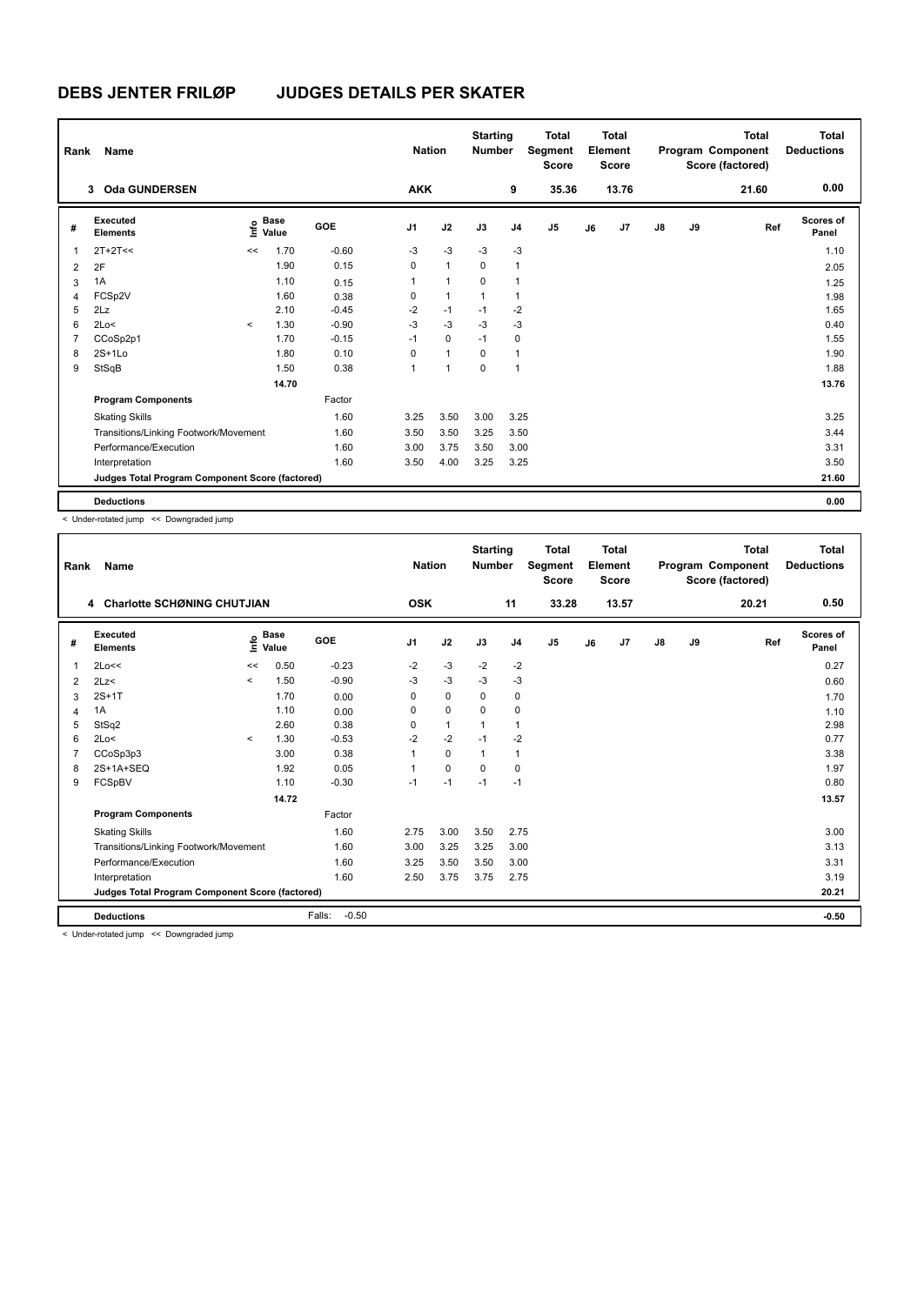| Rank           | Name                                            |         |                      |         | <b>Nation</b>  |             | <b>Starting</b><br><b>Number</b> |                | <b>Total</b><br>Segment<br><b>Score</b> |    | Total<br>Element<br><b>Score</b> |               |    | <b>Total</b><br>Program Component<br>Score (factored) | Total<br><b>Deductions</b> |
|----------------|-------------------------------------------------|---------|----------------------|---------|----------------|-------------|----------------------------------|----------------|-----------------------------------------|----|----------------------------------|---------------|----|-------------------------------------------------------|----------------------------|
|                | 5 Lisa YU                                       |         |                      |         | OI             |             |                                  | 10             | 31.95                                   |    | 15.25                            |               |    | 16.70                                                 | 0.00                       |
| #              | Executed<br><b>Elements</b>                     | ۴٥      | <b>Base</b><br>Value | GOE     | J <sub>1</sub> | J2          | J3                               | J <sub>4</sub> | J <sub>5</sub>                          | J6 | J <sub>7</sub>                   | $\mathsf{J}8$ | J9 | Ref                                                   | Scores of<br>Panel         |
| 1              | 2F                                              |         | 1.90                 | $-0.30$ | $-1$           | $-1$        | $-1$                             | $-1$           |                                         |    |                                  |               |    |                                                       | 1.60                       |
| 2              | 2Lz                                             |         | 2.10                 | $-0.83$ | $-2$           | $-3$        | $-3$                             | $-3$           |                                         |    |                                  |               |    |                                                       | 1.27                       |
| 3              | FSSp1V                                          |         | 1.40                 | $-0.08$ | 0              | $\mathbf 0$ | $-1$                             | 0              |                                         |    |                                  |               |    |                                                       | 1.32                       |
| 4              | $2S+2Lo$                                        |         | 3.10                 | 0.00    | 0              | $\mathbf 0$ | $\mathbf 0$                      | 0              |                                         |    |                                  |               |    |                                                       | 3.10                       |
| 5              | 2F                                              | т       | 1.90                 | $-0.68$ | $-1$           | $-3$        | $-2$                             | $-3$           |                                         |    |                                  |               |    |                                                       | 1.22                       |
| 6              | CCoSp2p1                                        |         | 1.70                 | $-0.23$ | $-1$           | $-1$        | $-1$                             | 0              |                                         |    |                                  |               |    |                                                       | 1.47                       |
| $\overline{7}$ | $1A+2Lo<$                                       | $\prec$ | 2.40                 | $-0.90$ | $-3$           | $-3$        | $-3$                             | $-3$           |                                         |    |                                  |               |    |                                                       | 1.50                       |
| 8              | 2S                                              |         | 1.30                 | 0.00    | $\Omega$       | $\mathbf 0$ | $\mathbf 0$                      | 0              |                                         |    |                                  |               |    |                                                       | 1.30                       |
| 9              | StSq2                                           |         | 2.60                 | $-0.13$ | $-1$           | 0           | 0                                | 0              |                                         |    |                                  |               |    |                                                       | 2.47                       |
|                |                                                 |         | 18.40                |         |                |             |                                  |                |                                         |    |                                  |               |    |                                                       | 15.25                      |
|                | <b>Program Components</b>                       |         |                      | Factor  |                |             |                                  |                |                                         |    |                                  |               |    |                                                       |                            |
|                | <b>Skating Skills</b>                           |         |                      | 1.60    | 2.50           | 2.75        | 2.50                             | 2.50           |                                         |    |                                  |               |    |                                                       | 2.56                       |
|                | Transitions/Linking Footwork/Movement           |         |                      | 1.60    | 3.00           | 3.25        | 2.00                             | 2.75           |                                         |    |                                  |               |    |                                                       | 2.75                       |
|                | Performance/Execution                           |         |                      | 1.60    | 2.50           | 3.00        | 2.75                             | 2.00           |                                         |    |                                  |               |    |                                                       | 2.56                       |
|                | Interpretation                                  |         |                      | 1.60    | 2.75           | 2.75        | 2.50                             | 2.25           |                                         |    |                                  |               |    |                                                       | 2.56                       |
|                | Judges Total Program Component Score (factored) |         |                      |         |                |             |                                  |                |                                         |    |                                  |               |    |                                                       | 16.70                      |
|                | <b>Deductions</b>                               |         |                      |         |                |             |                                  |                |                                         |    |                                  |               |    |                                                       | 0.00                       |

< Under-rotated jump ! Not clear edge

| Rank           | <b>Name</b>                                     |      |                      |         | <b>Nation</b>  |              | <b>Starting</b><br><b>Number</b> |                | Total<br>Segment<br><b>Score</b> |    | Total<br>Element<br><b>Score</b> |               |    | Total<br>Program Component<br>Score (factored) | Total<br><b>Deductions</b> |
|----------------|-------------------------------------------------|------|----------------------|---------|----------------|--------------|----------------------------------|----------------|----------------------------------|----|----------------------------------|---------------|----|------------------------------------------------|----------------------------|
|                | Christine Alexandra Jilenko ANGERMO<br>6        |      |                      |         | <b>OSK</b>     |              |                                  | $\overline{7}$ | 31.85                            |    | 14.44                            |               |    | 17.41                                          | 0.00                       |
| #              | Executed<br><b>Elements</b>                     | lnfo | <b>Base</b><br>Value | GOE     | J <sub>1</sub> | J2           | J3                               | J <sub>4</sub> | J <sub>5</sub>                   | J6 | J7                               | $\mathsf{J}8$ | J9 | Ref                                            | <b>Scores of</b><br>Panel  |
| 1              | 2Lz                                             |      | 2.10                 | 0.15    | 0              | $\mathbf{1}$ | 0                                | 1              |                                  |    |                                  |               |    |                                                | 2.25                       |
| $\overline{2}$ | 2Lo+SEQ                                         |      | 1.44                 | $-0.53$ | $-1$           | $-2$         | $-2$                             | $-2$           |                                  |    |                                  |               |    |                                                | 0.91                       |
| 3              | 2F<<                                            | <<   | 0.50                 | $-0.25$ | $-2$           | $-3$         | $-2$                             | $-3$           |                                  |    |                                  |               |    |                                                | 0.25                       |
| 4              | FCSp1                                           |      | 1.90                 | $-0.38$ | $-2$           | $-1$         | $-1$                             | $-1$           |                                  |    |                                  |               |    |                                                | 1.52                       |
| 5              | StSq1                                           |      | 1.80                 | 0.00    | 0              | 0            | 0                                | 0              |                                  |    |                                  |               |    |                                                | 1.80                       |
| 6              | 2Lz+1A+SEQ                                      |      | 2.56                 | 0.00    | 0              | 0            | 0                                | 0              |                                  |    |                                  |               |    |                                                | 2.56                       |
| 7              | 2S                                              |      | 1.30                 | 0.00    | $\Omega$       | 0            | 0                                | 0              |                                  |    |                                  |               |    |                                                | 1.30                       |
| 8              | 1A                                              |      | 1.10                 | 0.00    | 0              | 0            | 0                                | 0              |                                  |    |                                  |               |    |                                                | 1.10                       |
| 9              | CCoSp3p2                                        |      | 2.50                 | 0.25    | 1              | 1            | $\Omega$                         | 0              |                                  |    |                                  |               |    |                                                | 2.75                       |
|                |                                                 |      | 15.20                |         |                |              |                                  |                |                                  |    |                                  |               |    |                                                | 14.44                      |
|                | <b>Program Components</b>                       |      |                      | Factor  |                |              |                                  |                |                                  |    |                                  |               |    |                                                |                            |
|                | <b>Skating Skills</b>                           |      |                      | 1.60    | 3.00           | 3.25         | 2.50                             | 2.25           |                                  |    |                                  |               |    |                                                | 2.75                       |
|                | Transitions/Linking Footwork/Movement           |      |                      | 1.60    | 2.75           | 3.00         | 3.00                             | 1.75           |                                  |    |                                  |               |    |                                                | 2.63                       |
|                | Performance/Execution                           |      |                      | 1.60    | 3.00           | 2.75         | 3.25                             | 2.00           |                                  |    |                                  |               |    |                                                | 2.75                       |
|                | Interpretation                                  |      |                      | 1.60    | 2.50           | 3.00         | 3.25                             | 2.25           |                                  |    |                                  |               |    |                                                | 2.75                       |
|                | Judges Total Program Component Score (factored) |      |                      |         |                |              |                                  |                |                                  |    |                                  |               |    |                                                | 17.41                      |
|                | <b>Deductions</b>                               |      |                      |         |                |              |                                  |                |                                  |    |                                  |               |    |                                                | 0.00                       |

<< Downgraded jump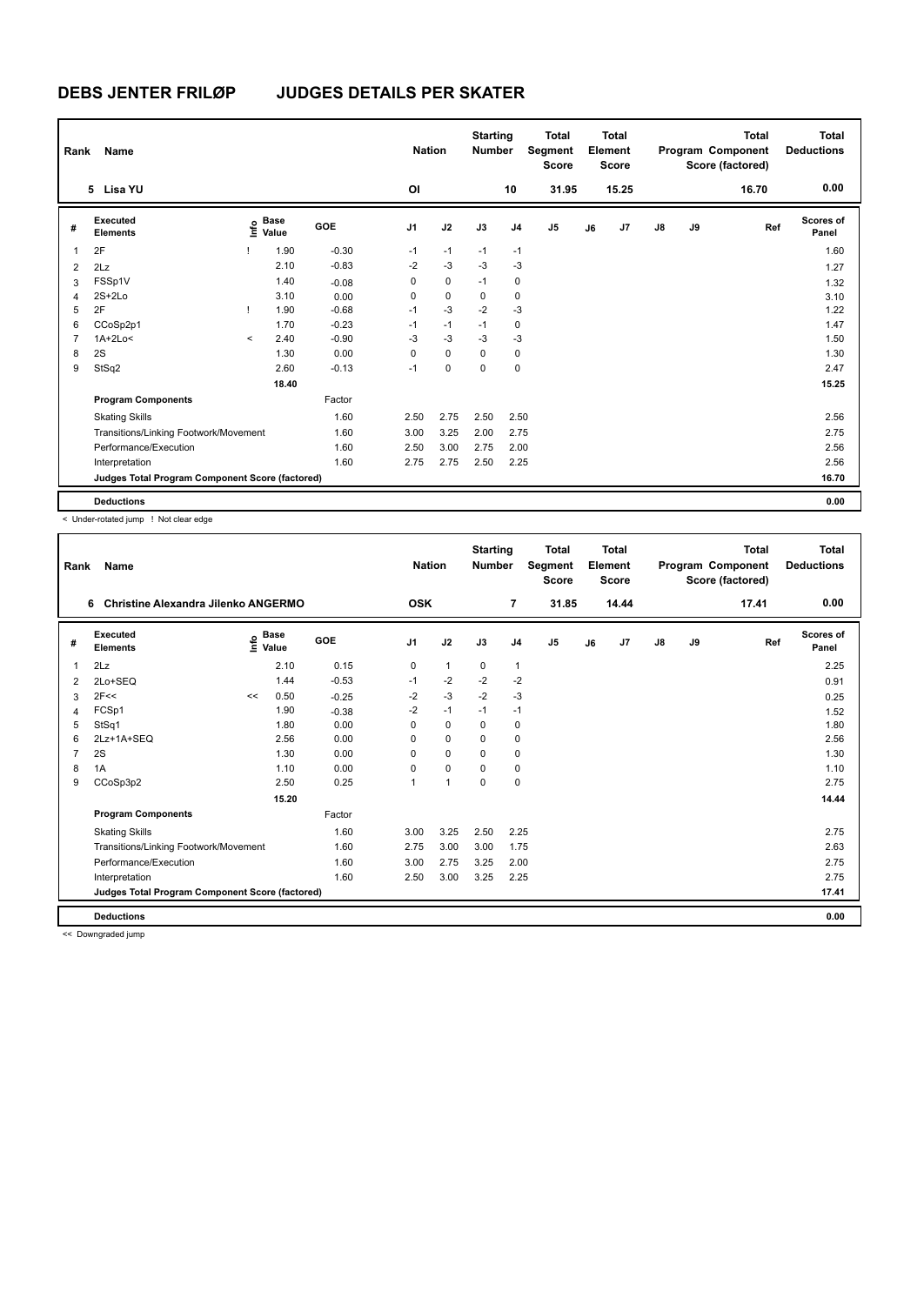| Rank           | Name                                            |                                  |                   | <b>Nation</b>  |                          | <b>Starting</b><br><b>Number</b> |                | <b>Total</b><br>Segment<br><b>Score</b> |    | <b>Total</b><br>Element<br><b>Score</b> |    |    | <b>Total</b><br>Program Component<br>Score (factored) | <b>Total</b><br><b>Deductions</b> |
|----------------|-------------------------------------------------|----------------------------------|-------------------|----------------|--------------------------|----------------------------------|----------------|-----------------------------------------|----|-----------------------------------------|----|----|-------------------------------------------------------|-----------------------------------|
|                | 7 Nayah THU                                     |                                  |                   | <b>OSK</b>     |                          |                                  | 6              | 30.97                                   |    | 13.67                                   |    |    | 17.80                                                 | 0.50                              |
| #              | Executed<br><b>Elements</b>                     | <b>Base</b><br>e Base<br>⊆ Value | GOE               | J <sub>1</sub> | J2                       | J3                               | J <sub>4</sub> | J <sub>5</sub>                          | J6 | J7                                      | J8 | J9 | Ref                                                   | Scores of<br>Panel                |
| $\mathbf{1}$   | 2S                                              | 1.30                             | 0.00              | 0              | $\mathbf 0$              | $\mathbf 0$                      | $\mathbf 0$    |                                         |    |                                         |    |    |                                                       | 1.30                              |
| $\overline{2}$ | $2Lo+1T$                                        | 2.20                             | $-0.23$           | $-1$           | 0                        | $-1$                             | $-1$           |                                         |    |                                         |    |    |                                                       | 1.97                              |
| 3              | 1Lz                                             | 0.60                             | 0.00              | 0              | 0                        | 0                                | 0              |                                         |    |                                         |    |    |                                                       | 0.60                              |
| 4              | 2Lo                                             | 1.80                             | 0.00              | 0              | 0                        | 0                                | 0              |                                         |    |                                         |    |    |                                                       | 1.80                              |
| 5              | FCSp2                                           | 2.30                             | $-0.08$           | $\mathbf 0$    | $-1$                     | $\mathbf 0$                      | 0              |                                         |    |                                         |    |    |                                                       | 2.22                              |
| 6              | 1A                                              | 1.10                             | 0.05              | 0              | $\mathbf{1}$             | 0                                | 0              |                                         |    |                                         |    |    |                                                       | 1.15                              |
| $\overline{7}$ | CCoSp2p2                                        | 2.00                             | 0.25              | $\mathbf 0$    | $\mathbf{1}$             | $\mathbf 0$                      | 1              |                                         |    |                                         |    |    |                                                       | 2.25                              |
| 8              | StSqB                                           | 1.50                             | 0.13              | 0              | 0                        | 0                                | $\mathbf{1}$   |                                         |    |                                         |    |    |                                                       | 1.63                              |
| 9              | 2S                                              | 1.30                             | $-0.55$           | -3             | $-3$                     | $-3$                             | $-2$           |                                         |    |                                         |    |    |                                                       | 0.75                              |
|                |                                                 | 14.10                            |                   |                |                          |                                  |                |                                         |    |                                         |    |    |                                                       | 13.67                             |
|                | <b>Program Components</b>                       |                                  | Factor            |                |                          |                                  |                |                                         |    |                                         |    |    |                                                       |                                   |
|                | <b>Skating Skills</b>                           |                                  | 1.60              | 2.50           | 3.00                     | 2.50                             | 2.75           |                                         |    |                                         |    |    |                                                       | 2.69                              |
|                | Transitions/Linking Footwork/Movement           |                                  | 1.60              | 2.75           | 2.75                     | 2.75                             | 3.00           |                                         |    |                                         |    |    |                                                       | 2.81                              |
|                | Performance/Execution                           |                                  | 1.60              | 3.00           | 3.25                     | 2.50                             | 2.50           |                                         |    |                                         |    |    |                                                       | 2.81                              |
|                | Interpretation                                  |                                  | 1.60              | 2.75           | 3.00                     | 2.50                             | 3.00           |                                         |    |                                         |    |    |                                                       | 2.81                              |
|                | Judges Total Program Component Score (factored) |                                  |                   |                |                          |                                  |                |                                         |    |                                         |    |    |                                                       | 17.80                             |
|                |                                                 |                                  |                   |                |                          |                                  |                |                                         |    |                                         |    |    |                                                       |                                   |
|                | <b>Deductions</b>                               |                                  | $-0.50$<br>Falls: |                |                          |                                  |                |                                         |    |                                         |    |    |                                                       | $-0.50$                           |
| Rank           | Name                                            |                                  |                   | <b>Nation</b>  |                          | <b>Starting</b><br><b>Number</b> |                | <b>Total</b><br>Segment<br><b>Score</b> |    | <b>Total</b><br>Element<br><b>Score</b> |    |    | <b>Total</b><br>Program Component<br>Score (factored) | <b>Total</b><br><b>Deductions</b> |
|                | 8 Signe Fu Yu RYEN                              |                                  |                   | <b>RKK</b>     |                          |                                  | 4              | 30.18                                   |    | 11.57                                   |    |    | 18.61                                                 | 0.00                              |
| #              | Executed<br><b>Elements</b>                     | e Base<br>E Value<br>Value       | GOE               | J1             | J2                       | J3                               | J4             | J5                                      | J6 | J7                                      | J8 | J9 | Ref                                                   | Scores of<br>Panel                |
| 1              | 2Fe                                             | 1.40<br>e                        | $-0.53$           | $-2$           | $-2$                     | $-2$                             | $-1$           |                                         |    |                                         |    |    |                                                       | 0.87                              |
| 2              | 2S+1Lo                                          | 1.80                             | $-0.20$           | $-1$           | $-1$                     | $-1$                             | $-1$           |                                         |    |                                         |    |    |                                                       | 1.60                              |
| 3              | 2Lz                                             | 2.10                             | $-0.45$           | $-1$           | $-1$                     | $-2$                             | $-2$           |                                         |    |                                         |    |    |                                                       | 1.65                              |
| $\overline{4}$ | CCoSp                                           | 0.00                             | 0.00              |                | $\overline{\phantom{a}}$ |                                  | $\overline{a}$ |                                         |    |                                         |    |    |                                                       | 0.00                              |
| 5              | 1A                                              | 1.10                             | 0.10              | $\mathbf{1}$   | 0                        | $\mathbf 0$                      | $\mathbf{1}$   |                                         |    |                                         |    |    |                                                       | 1.20                              |
| 6              | 2S+2Lo<<                                        | 1.80<br><<                       | $-0.60$           | $-3$           | $-3$                     | $-3$                             | $-3$           |                                         |    |                                         |    |    |                                                       | 1.20                              |

7 FCSp1 1.90 -0.30 -1 -1 -1 -1 1.60 8 StSq1 1.80 0.13 0 1 0 0 1.93 9 2F 1.90 -0.38 -2 -1 -1 -1 1.52

Factor

Skating Skills 2.50 3.00 2.75 2.75 1.60 2.75

Transitions/Linking Footwork/Movement 1.60 3.00 3.00 2.50 2.75 2.81 Performance/Execution 1.60 3.00 2.75 3.00 3.00 3.00 3.00 2.94 Interpretation 1.60 2.75 3.50 3.25 3.00 3.13 3.13

**Judges Total Program Component Score (factored) 18.61**

 **13.80 11.57**

**Deductions 0.00**

<< Downgraded jump e Wrong edge

**Program Components**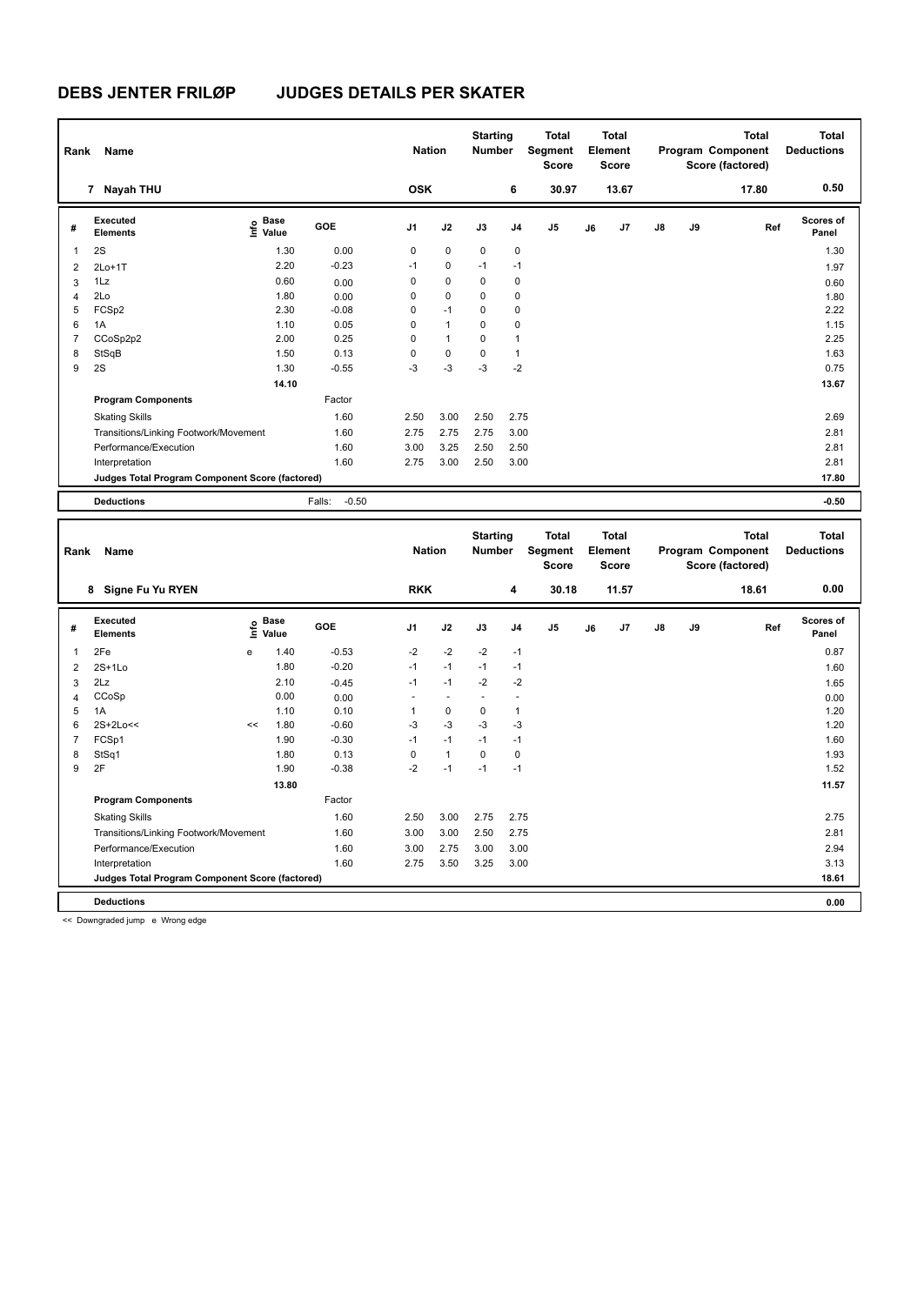| Rank           | Name                                            |         |                      |         |                | <b>Nation</b> | <b>Starting</b><br><b>Number</b> |                | <b>Total</b><br>Segment<br><b>Score</b> |    | <b>Total</b><br>Element<br>Score |               |    | <b>Total</b><br>Program Component<br>Score (factored) | <b>Total</b><br><b>Deductions</b> |
|----------------|-------------------------------------------------|---------|----------------------|---------|----------------|---------------|----------------------------------|----------------|-----------------------------------------|----|----------------------------------|---------------|----|-------------------------------------------------------|-----------------------------------|
|                | <b>Tiril OMHOLT</b><br>9                        |         |                      |         | <b>BKK</b>     |               |                                  | $\mathbf{2}$   | 29.29                                   |    | 14.89                            |               |    | 14.40                                                 | 0.00                              |
| #              | Executed<br><b>Elements</b>                     | ۴٥      | <b>Base</b><br>Value | GOE     | J <sub>1</sub> | J2            | J3                               | J <sub>4</sub> | J <sub>5</sub>                          | J6 | J7                               | $\mathsf{J}8$ | J9 | Ref                                                   | Scores of<br>Panel                |
| 1              | 2Lz                                             | $\prec$ | 1.50                 | $-0.90$ | $-3$           | $-3$          | $-3$                             | $-3$           |                                         |    |                                  |               |    |                                                       | 0.60                              |
| $\overline{2}$ | $2Lo+1T$                                        |         | 2.20                 | $-0.38$ | $-1$           | $-1$          | $-1$                             | $-2$           |                                         |    |                                  |               |    |                                                       | 1.82                              |
| 3              | 1A                                              |         | 1.10                 | 0.00    | 0              | $\mathbf 0$   | 0                                | 0              |                                         |    |                                  |               |    |                                                       | 1.10                              |
| 4              | CCoSp3p2                                        |         | 2.50                 | 0.50    | 1              | $\mathbf{1}$  | 1                                | $\overline{1}$ |                                         |    |                                  |               |    |                                                       | 3.00                              |
| 5              | $2S+1T$                                         |         | 1.70                 | 0.00    | $\Omega$       | $\Omega$      | $\Omega$                         | 0              |                                         |    |                                  |               |    |                                                       | 1.70                              |
| 6              | 2Lo                                             |         | 1.80                 | $-0.15$ | $\Omega$       | $-1$          | $-1$                             | 0              |                                         |    |                                  |               |    |                                                       | 1.65                              |
| $\overline{7}$ | 2S                                              |         | 1.30                 | 0.00    | 0              | $\mathbf 0$   | 0                                | 0              |                                         |    |                                  |               |    |                                                       | 1.30                              |
| 8              | StSq1                                           |         | 1.80                 | $-0.15$ | $-1$           | $\mathbf 0$   | $\mathbf 0$                      | $-1$           |                                         |    |                                  |               |    |                                                       | 1.65                              |
| 9              | FSSp2                                           |         | 2.30                 | $-0.23$ | $-1$           | $-1$          | $-1$                             | $\mathbf 0$    |                                         |    |                                  |               |    |                                                       | 2.07                              |
|                |                                                 |         | 16.20                |         |                |               |                                  |                |                                         |    |                                  |               |    |                                                       | 14.89                             |
|                | <b>Program Components</b>                       |         |                      | Factor  |                |               |                                  |                |                                         |    |                                  |               |    |                                                       |                                   |
|                | <b>Skating Skills</b>                           |         |                      | 1.60    | 2.25           | 2.50          | 2.50                             | 2.00           |                                         |    |                                  |               |    |                                                       | 2.31                              |
|                | Transitions/Linking Footwork/Movement           |         |                      | 1.60    | 2.00           | 2.50          | 2.50                             | 2.00           |                                         |    |                                  |               |    |                                                       | 2.25                              |
|                | Performance/Execution                           |         |                      | 1.60    | 2.00           | 1.75          | 3.00                             | 2.25           |                                         |    |                                  |               |    |                                                       | 2.25                              |
|                | Interpretation                                  |         |                      | 1.60    | 1.75           | 2.25          | 2.75                             | 2.00           |                                         |    |                                  |               |    |                                                       | 2.19                              |
|                | Judges Total Program Component Score (factored) |         |                      |         |                |               |                                  |                |                                         |    |                                  |               |    |                                                       | 14.40                             |
|                | <b>Deductions</b>                               |         |                      |         |                |               |                                  |                |                                         |    |                                  |               |    |                                                       | 0.00                              |

< Under-rotated jump

| Rank | Name                                            |         |                                           |                   | <b>Nation</b>  |      | <b>Starting</b><br><b>Number</b> |                | <b>Total</b><br>Segment<br><b>Score</b> |    | <b>Total</b><br>Element<br><b>Score</b> |               |    | <b>Total</b><br>Program Component<br>Score (factored) | <b>Total</b><br><b>Deductions</b> |
|------|-------------------------------------------------|---------|-------------------------------------------|-------------------|----------------|------|----------------------------------|----------------|-----------------------------------------|----|-----------------------------------------|---------------|----|-------------------------------------------------------|-----------------------------------|
|      | Edle Marlene Hauge KJELLSEN<br>10               |         |                                           |                   | <b>BKK</b>     |      |                                  | 1              | 27.41                                   |    | 14.00                                   |               |    | 13.91                                                 | 0.50                              |
| #    | Executed<br><b>Elements</b>                     |         | $\frac{e}{E}$ Base<br>$\frac{e}{E}$ Value | GOE               | J <sub>1</sub> | J2   | J3                               | J <sub>4</sub> | J <sub>5</sub>                          | J6 | J <sub>7</sub>                          | $\mathsf{J}8$ | J9 | Ref                                                   | <b>Scores of</b><br>Panel         |
| 1    | 2Lo                                             |         | 1.80                                      | 0.00              | 0              | 0    | 0                                | 0              |                                         |    |                                         |               |    |                                                       | 1.80                              |
| 2    | 1A                                              |         | 1.10                                      | 0.00              | 0              | 0    | 0                                | $\mathbf 0$    |                                         |    |                                         |               |    |                                                       | 1.10                              |
| 3    | 2Lo                                             |         | 1.80                                      | 0.00              | 0              | 0    | 0                                | 0              |                                         |    |                                         |               |    |                                                       | 1.80                              |
| 4    | CCoSp3p1                                        |         | 2.00                                      | 0.05              | $-1$           | 0    | 1                                | 0              |                                         |    |                                         |               |    |                                                       | 2.05                              |
| 5    | $2S+2T<$                                        | $\prec$ | 2.20                                      | $-0.45$           | $-2$           | $-3$ | $-2$                             | $-2$           |                                         |    |                                         |               |    |                                                       | 1.75                              |
| 6    | $1A+2T<<$                                       | <<      | 1.50                                      | $-0.60$           | $-3$           | $-3$ | $-3$                             | $-3$           |                                         |    |                                         |               |    |                                                       | 0.90                              |
| 7    | FSSp2                                           |         | 2.30                                      | $-0.30$           | $-1$           | $-1$ | $-1$                             | $-1$           |                                         |    |                                         |               |    |                                                       | 2.00                              |
| 8    | StSq1                                           |         | 1.80                                      | $-0.30$           | $-1$           | $-1$ | $-1$                             | $-1$           |                                         |    |                                         |               |    |                                                       | 1.50                              |
| 9    | 2S                                              |         | 1.30                                      | $-0.20$           | $-1$           | $-1$ | $-1$                             | $-1$           |                                         |    |                                         |               |    |                                                       | 1.10                              |
|      |                                                 |         | 15.80                                     |                   |                |      |                                  |                |                                         |    |                                         |               |    |                                                       | 14.00                             |
|      | <b>Program Components</b>                       |         |                                           | Factor            |                |      |                                  |                |                                         |    |                                         |               |    |                                                       |                                   |
|      | <b>Skating Skills</b>                           |         |                                           | 1.60              | 2.00           | 2.75 | 2.25                             | 2.25           |                                         |    |                                         |               |    |                                                       | 2.31                              |
|      | Transitions/Linking Footwork/Movement           |         |                                           | 1.60              | 2.25           | 2.50 | 2.00                             | 2.50           |                                         |    |                                         |               |    |                                                       | 2.31                              |
|      | Performance/Execution                           |         |                                           | 1.60              | 2.25           | 2.25 | 2.50                             | 1.75           |                                         |    |                                         |               |    |                                                       | 2.19                              |
|      | Interpretation                                  |         |                                           | 1.60              | 1.50           | 2.00 | 2.25                             | 1.75           |                                         |    |                                         |               |    |                                                       | 1.88                              |
|      | Judges Total Program Component Score (factored) |         |                                           |                   |                |      |                                  |                |                                         |    |                                         |               |    |                                                       | 13.91                             |
|      | <b>Deductions</b>                               |         |                                           | $-0.50$<br>Falls: |                |      |                                  |                |                                         |    |                                         |               |    |                                                       | $-0.50$                           |
|      | < Under-rotated jumn << Downgraded jumn         |         |                                           |                   |                |      |                                  |                |                                         |    |                                         |               |    |                                                       |                                   |

nder-rotated jump << Downgraded jump